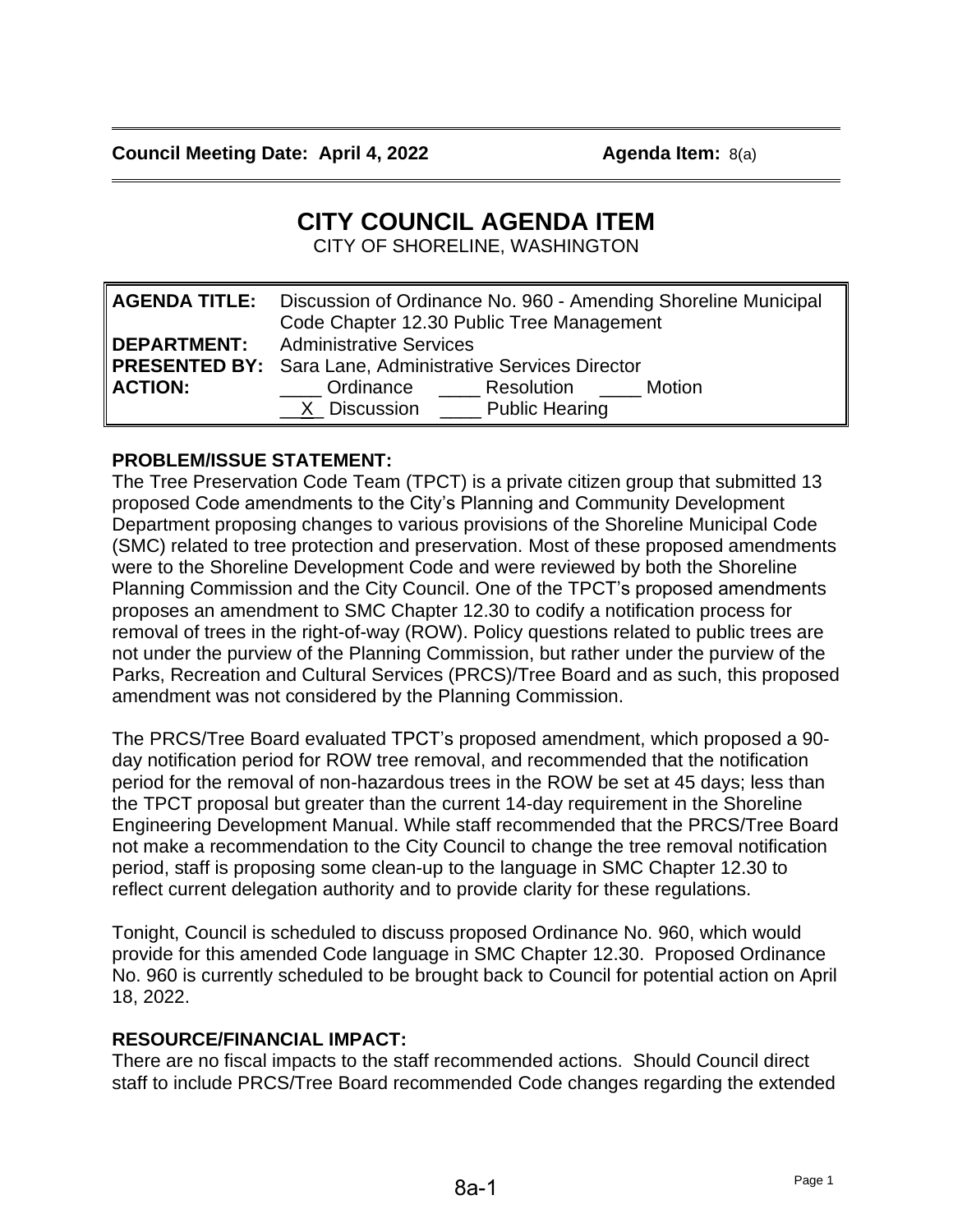notification period for the removal of non-hazardous trees in the ROW, there would be staff impacts that could result in fiscal impacts in the future.

## **RECOMMENDATION**

No action is required. Staff recommends that the City Council discuss the proposed amendments to SMC Chapter 12.30 regarding the change to the delegated authority and to clarify the process for tree removal under a right-of-way permit. Subject to Council direction, proposed Ordinance No. 960 is scheduled to return to Council for potential action on April 18, 2022.

Approved By: City Manager *DT* City Attorney *JA-T*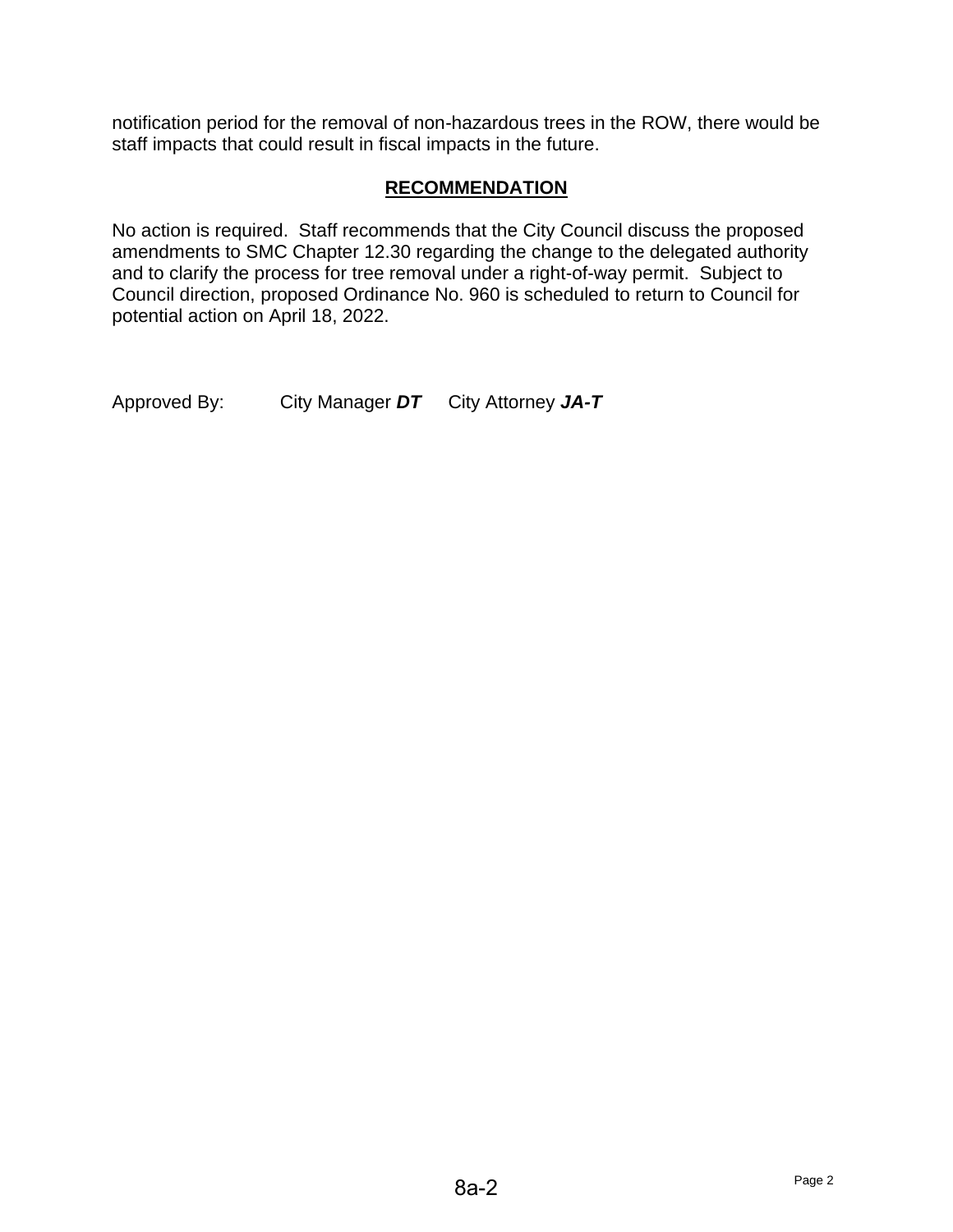## **BACKGROUND**

The Tree Preservation Code Team (TPCT) is a private citizen group that submitted 13 proposed Code amendments to the City's Planning and Community Development Department proposing changes to various provisions of the Shoreline Municipal Code (SMC) related to tree protection and preservation. Most of these proposed amendments were to the Shoreline Development Code and were reviewed by both the Shoreline Planning Commission and the City Council. One of the TPCT's proposed amendments, Amendment #12, proposes an amendment to SMC Chapter 12.30 to provide for changes to the notification process for removal of trees in the right-of-way (ROW). Policy questions related to public trees are not under the purview of the Planning Commission, but rather under the purview of the Parks, Recreation and Cultural Services (PRCS)/Tree Board and as such, this proposed amendment was not considered by the Planning Commission.

The PRCS/Tree Board did review TPCT proposed Amendment #12 on January 27, 2022. The TPCT proposal includes a requirement of 90-day notice for the removal of trees in the ROW, in addition to requirements for where this notification shall be posted and sent to. The TPCT-proposed amendment language to Public Tree Management Code (SMC Section 12.30.040(C)) is as follows:

#### SMC 12.30.040

*C. Public Notice*

*1. Notice of all proposed removal of public tree(s) on public rights-of-way shall be given 90 (ninety) days in advance of public tree(s) removal. This notice shall be given by the legal entity removing the public tree(s), including but not limited to, the City of Shoreline, State of Washington, Shoreline School District, Shoreline Community College, and any entity granted permission to remove public tree(s). 2. This notice, along with the arborist report and documentation, shall be:*

*i) posted to the City's project description on the City's website; ii) listed in the monthly Currents publication;*

*iii) emailed to every resident who requests advance notification of public tree removal;*

*iv) posted on the public tree(s) designated for removal 30 (thirty) days in advance of tree(s) removal date on 11" x 14" laminated paper with the words "NOTICE OF TREE REMOVAL" in bold 48-point font. Signage will include*

*(a) posting date,*

*(b) date of tree removal, and* 

*(c) City project contact or entity project contact, phone number, email, together with the website where the public may download the arborist report and documentation. Notices shall be tied to the tree(s) with twine or wire.*

*3. If public objections and/or questions are posed regarding the proposed public tree(s) removal, the issue shall be brought to the Director of Planning for response to the public. The Director may postpone the public tree(s) removal to*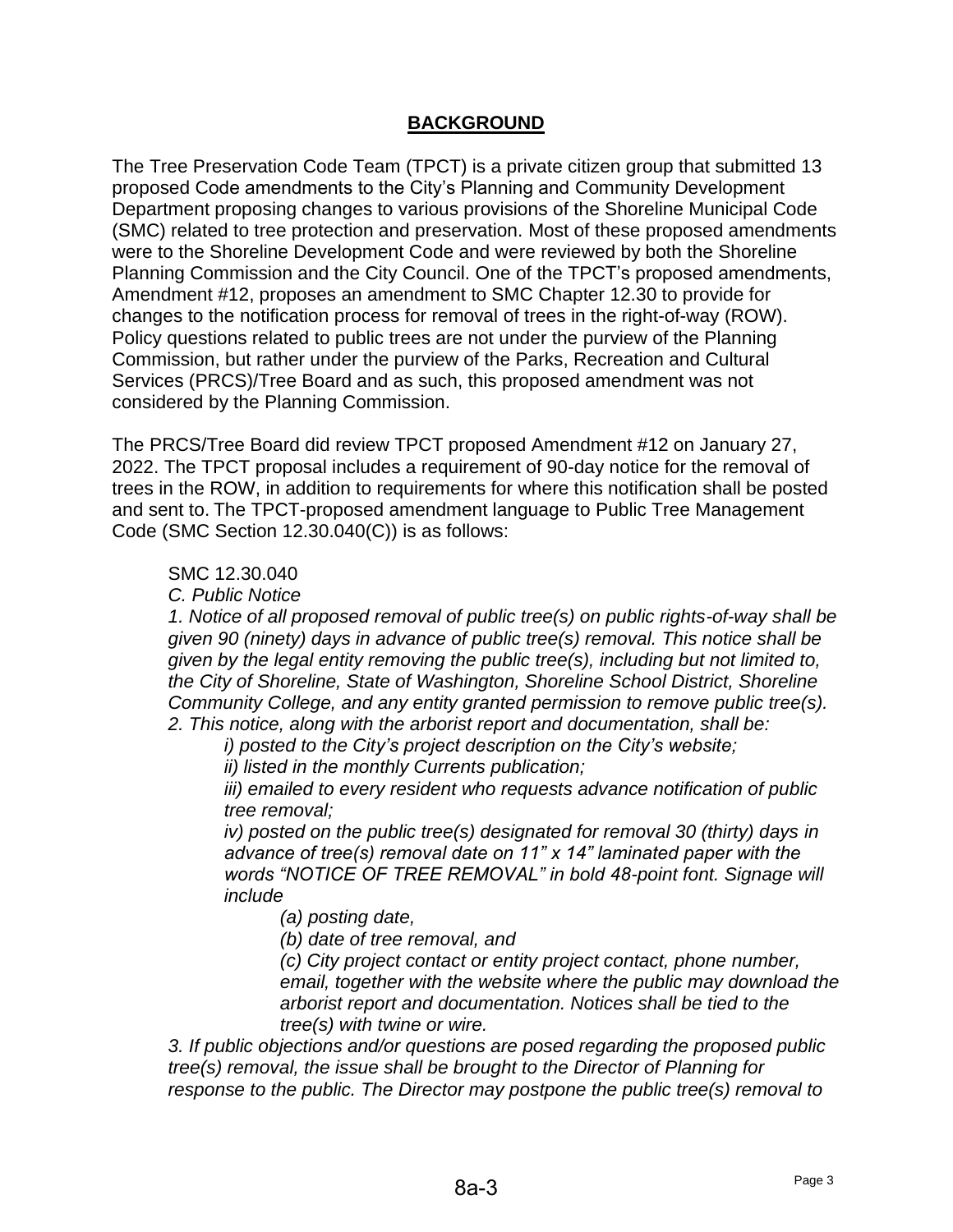*answer the questions raised; or may hire an arborist to review the public tree(s) on site and prepare a report; or may direct the tree(s) be removed.*

The staff report for this discussion with the Tree Board can be found at the following link: [20220127 PRCS Tree Board Agenda Packet \(shorelinewa.gov\).](https://www.shorelinewa.gov/home/showpublisheddocument/53965/637783719249970000)

## **PRCS/Tree Board Review and Proposed Amendment**

Following this discussion with the PRCS/Tree Board, the Board did not support TPCT proposed Amendment #12. The Tree Board did however support codifying a shorter ROW tree removal notification requirement. The Tree Board recommended a clarification that the noticing requirement apply only to non-hazardous trees and that the notification period be set at 45 days for the removal of non-hazardous trees in the ROW. This would be an increase from the current 14-day notification requirement for ROW tree removal found in the [Engineering Development Manual \(EDM\).](https://www.shorelinewa.gov/home/showpublisheddocument/54235/637805164850870000) The PRCS/Tree Board proposed amendment to SMC Chapter 12.30 reads as follows:

## *SMC 12.30.040*

*C. Public Notice. Notice of all proposed removal of non-hazardous public tree(s) on public rights-of-way shall be given 45 days in advance of the public tree(s) removal. This notice shall be given by the legal entity removing the public tree(s), including but not limited to, the City of Shoreline, State of Washington, Shoreline School District, Shoreline Community College, and any entity granted permission to remove public tree(s).*

The motion and action for this recommendation are found on page 10 in the notes from the February 24<sup>th</sup> PRCS/Tree Board Meeting, which is available at the following link: [https://www.shorelinewa.gov/home/showpublisheddocument/54259/6378071029021300](https://www.shorelinewa.gov/home/showpublisheddocument/54259/637807102902130000) [00\)](https://www.shorelinewa.gov/home/showpublisheddocument/54259/637807102902130000).

## **DISCUSSION**

## **Staff Analysis – ROW Tree Removal Noticing Period**

Currently, SMC Chapter 12.30 does not address noticing requirements for the removal of public trees from the ROW. However, the 14-day noticing requirement for ROW tree removal was established in 2021 and is detailed in Section 7.4 of the EDM, which requires all trees that are approved to be removed from the ROW be posted with a ROW [Tree Removal Notification](https://www.shorelinewa.gov/home/showpublisheddocument/50742/637474162775800000) at least 14 days prior to removal. The EDM is updated annually with a public process and opportunity for public input. Given that these requirements are in the EDM, staff does not believe it is necessary to also codify this requirement in the SMC.

While appreciating the objective of the PRCS/Tree Board to provide greater time for public engagement and awareness regarding notice relating to removal of public trees from the ROW, staff does not recommend increasing this notification period from 14 to 45 days for the following reasons: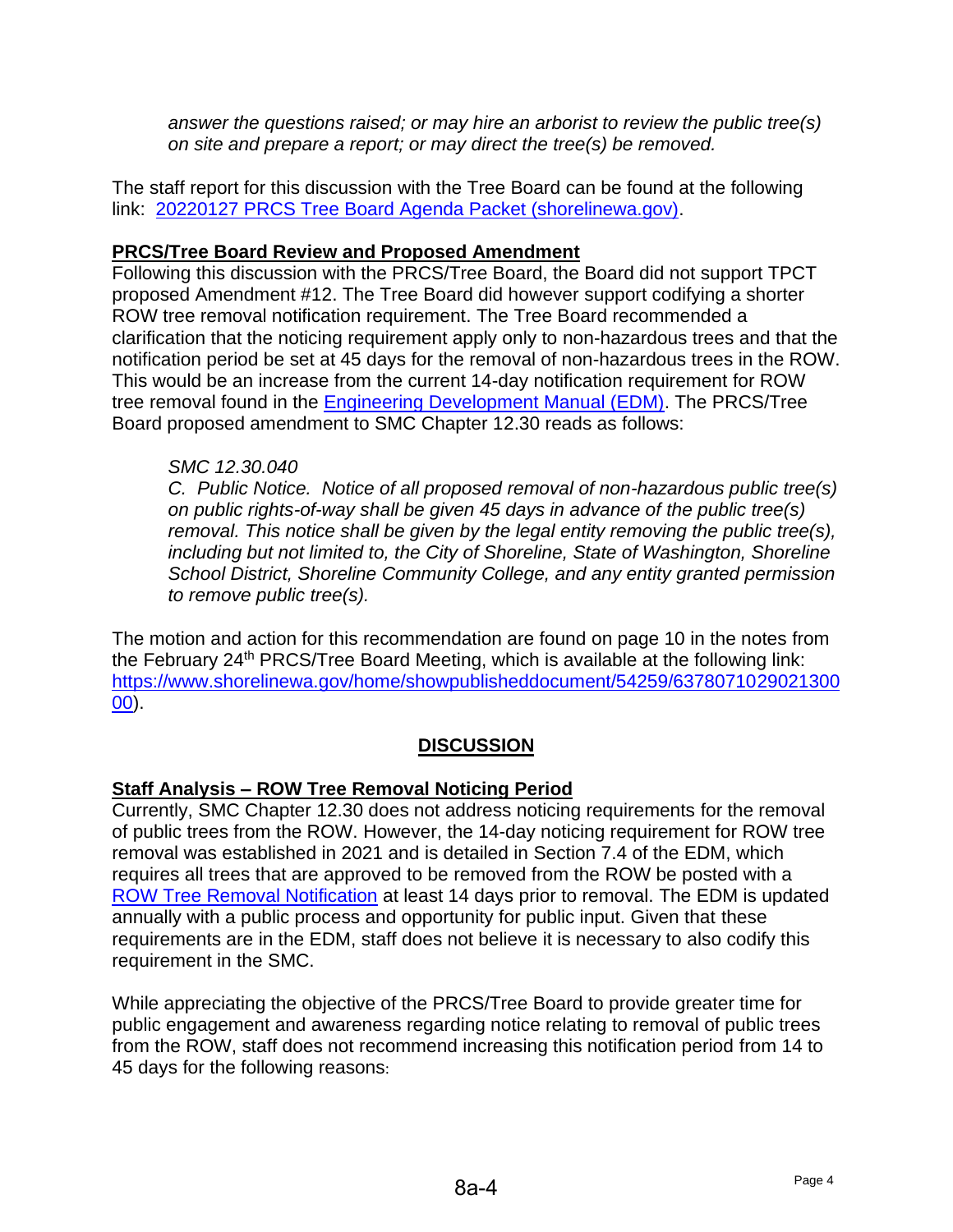- 1. *Impact on City projects, private development projects, and individuals authorized and permitted to remove ROW trees:* Increasing the noticing period for ROW tree removal could cause delay in City projects as well as other public and private development projects. When a ROW Permit is issued, the tree removal(s) have been reviewed and permitted through the ROW permit process and noticing on the tree for removal time greater than 14 days will not change the outcome of the removal. The permit holder may bear additional cost in time delay and potential hard dollar costs given the current market conditions if additional notification time is required.
- 2. *Impact on staff:* Managing and responding to additional public input generated by the additional 31 days of notification time (for a total of 45 days) detracts from staff work to accomplish other priority projects. While staff could develop and issue standard responses to each of the inquiries to educate the public on the Public Tree Management Code, Development Code, and the City's efforts to minimize impacts to trees as well as replanting requirements, each response takes time, and again, with no potential to impact or change the outcome of removal.

## **Proposed Ordinance No. 960- Housekeeping for SMC Chapter 12.30 - Public Tree Management**

In reviewing the proposed amendments from the TPCT and PRCS/Tree Board, staff did identify multiple housekeeping and clarity amendments to the SMC Chapter 12.30. Proposed Ordinance No. 960 (Attachment A) incorporates these staff-recommended housekeeping amendments. The proposed amendments include a change to the delegated authority position title from the Parks, Recreation and Cultural Services (PRCS) Director to the Parks, Fleet and Facilities Manager, clarifies the process for tree removal under a ROW permit, which is approved by the Public Works Director, and provides for other amendments that help clarify the Code. A summary of the proposed changes is as follows:

| <b>SMC Section</b> | <b>Explanation of Proposed Housekeeping Amendments to</b><br><b>Public Tree Management Code (SMC Chapter 12.30)</b> |
|--------------------|---------------------------------------------------------------------------------------------------------------------|
| 12.30.010          | Reflects the delegated authority position title change to reflect the                                               |
|                    | current organizational structure.                                                                                   |
| 12.30.020          | Adds the establishing Code section of the Parks, Recreation and                                                     |
|                    | Cultural Services Board and streamlines the Code language for public                                                |
|                    | trees.                                                                                                              |
| 12.30.030A         | Splits this Code section into two subsections for clarity; updates the                                              |
|                    | position title change; eliminates a redundant statement regarding notice                                            |
|                    | and opportunity for comment that is already included at the end of the                                              |
|                    | subsection; and corrects the title of the City's Engineering Development                                            |
|                    | Manual.                                                                                                             |
| 12.30.030B         | Splits this Code section into two subsections for clarity; updates the                                              |
|                    | position title change; provides some clean-up to the Code language                                                  |
|                    | regarding the City's fee schedule; and codifies a statement of what the                                             |
|                    | fee in lieu of replacement trees shall be used for.                                                                 |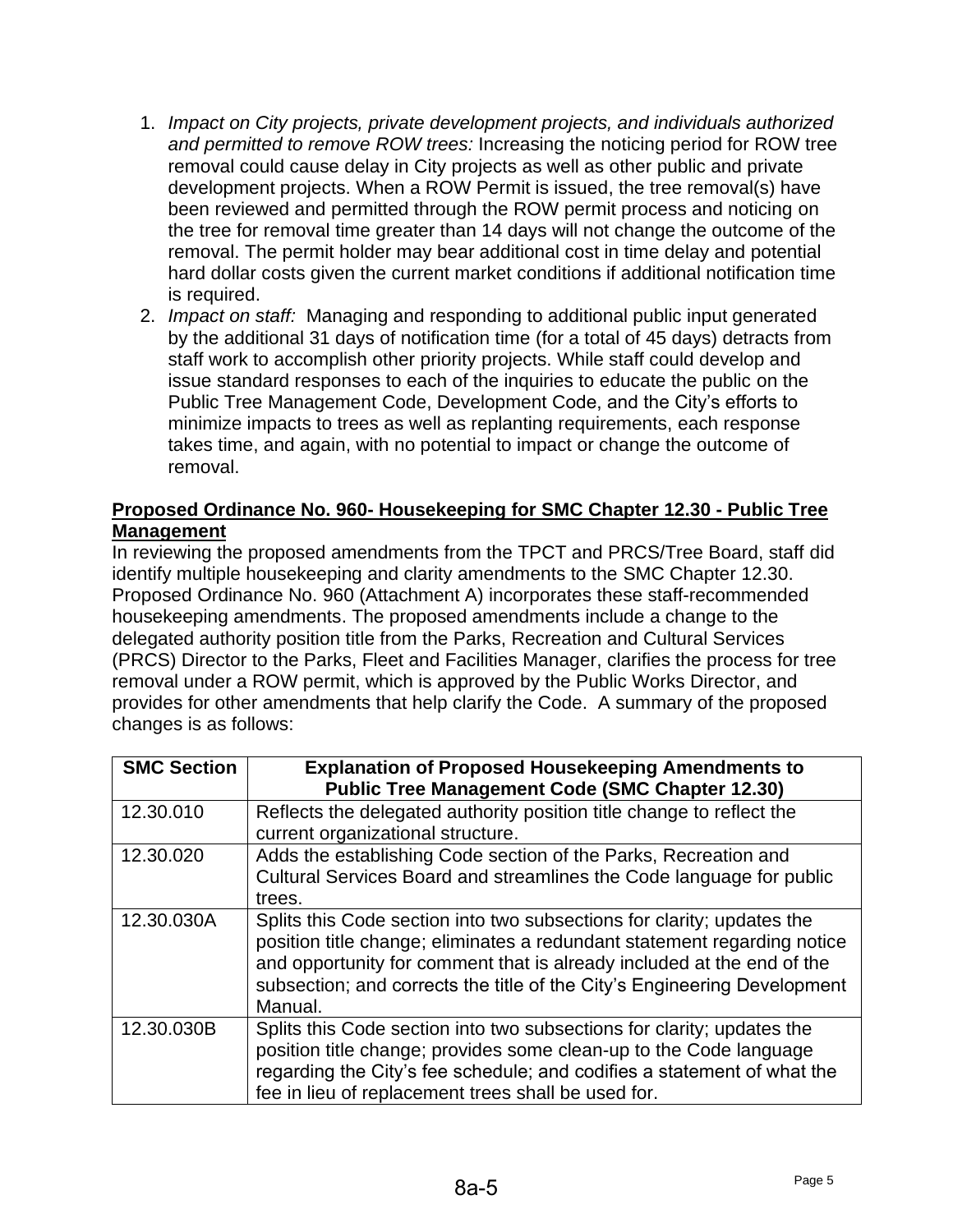| <b>SMC Section</b> | <b>Explanation of Proposed Housekeeping Amendments to</b><br><b>Public Tree Management Code (SMC Chapter 12.30)</b>                                                                                                                                                                                                                                                                                                |
|--------------------|--------------------------------------------------------------------------------------------------------------------------------------------------------------------------------------------------------------------------------------------------------------------------------------------------------------------------------------------------------------------------------------------------------------------|
| 12.30.040A         | Adds a subsection title; changes the 'director' reference to the Public<br>Works Director to reflect that the Public Works Department, not the<br>Manager of Parks, Fleet and Facilities, issues ROW use permits;<br>corrects the title of the City's Engineering Development Manual; and<br>moves the requirement of the maintenance of planted trees out of this<br>subsection and to new subsection 12,30,040C. |
| 12.30.040B         | Adds a subsection title and provides some clean-up to the Code<br>language.                                                                                                                                                                                                                                                                                                                                        |
| 12.30.040B(1)      | No change proposed.                                                                                                                                                                                                                                                                                                                                                                                                |
| 12.30.040B(2)      | Provides some clean-up and clarity to the Code language.                                                                                                                                                                                                                                                                                                                                                           |
| 12.30.040B(3)      | Corrects the title of the City's Engineering Development Manual and<br>provides some clean-up and clarity to the Code language, including that<br>a certified arborist determines when a tree is hazardous or causing<br>damage to infrastructure.                                                                                                                                                                 |
| 12.30.040B(4)      | Clarifies that removal is authorized under this section, not the City's<br>clearing and grading regulations; moves the requirement of the<br>maintenance of replacement trees out of this subsection and to new<br>subsection 12.30.040C; and provides some clean-up to the Code<br>language.                                                                                                                      |
| 12.30.040B(5)      | No change proposed.                                                                                                                                                                                                                                                                                                                                                                                                |
| 12.30.040C         | Moves maintenance of public trees for both planted and replacement<br>trees to this subsection.                                                                                                                                                                                                                                                                                                                    |

## **RESOURCE/FINANCIAL IMPACT**

There are no fiscal impacts to the staff recommended actions. Should Council direct staff to include PRCS/Tree Board recommended Code changes regarding the extended notification period for the removal of non-hazardous trees in the ROW, there would be staff impacts that could result in fiscal impacts in the future.

## **RECOMMENDATION**

No action is required. Staff recommends that the City Council discuss the proposed amendments to SMC Chapter 12.30 regarding the change to the delegated authority and to clarify the process for tree removal under a right-of-way permit. Subject to Council direction, proposed Ordinance No. 960 is scheduled to return to Council for potential action on April 18, 2022.

## **ATTACHMENTS**

Attachment A – Ordinance No. 960 Attachment A, Exhibit A – Amendments to SMC Chapter 12.30 – Public Tree Management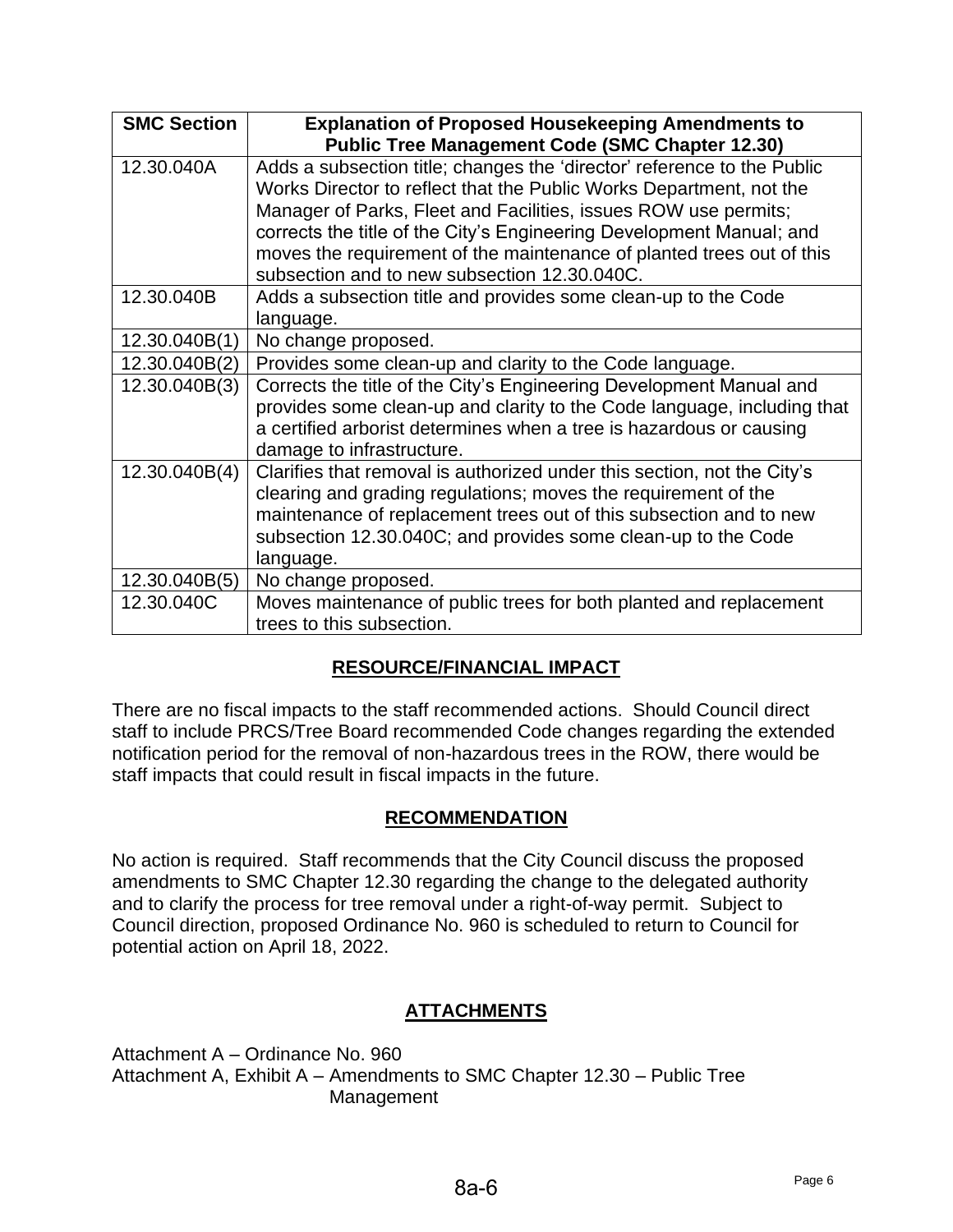#### **ORDINANCE NO. 960**

#### **AN ORDINANCE OF THE CITY OF SHORELINE, WASHINGTON AMENDING CHAPTER 12.30 PUBLIC TREE MANAGEMENT OF THE SHORELINE MUNICIPAL CODE TO PROVIDE CLARITY AND TO REFLECT CURRENT DELEGATION AUTHORITY AND PRACTICES.**

WHEREAS, the City of Shoreline is a non-charter optional municipal code city as provided in Title 35A RCW, incorporated under the laws of the state of Washington; and

WHEREAS, in 2012, with the adoption of Ordinance No. 617, the City established Chapter 12.30 Public Tree Management of the Shoreline Municipal Code (SMC) so as to be recognized as a *Tree City USA,* a program sponsored by the Arbor Day Foundation in cooperation with the United States Forest Service and the National Association of State Foresters; and

WHEREAS, recent amendments proposed by citizens to SMC Title 20, Unified Development Code, and to SMC Chapter 12.30, provided City Staff with the opportunity to review this Chapter which has not been amended since its initial establishment; and

WHEREAS, on April 4, 2021, the City Council discussed the proposed amendments, which are designed to provide clarity and to reflect current delegation authority and practices; and

WHEREAS, the City Council has considered the entire public record, public comments, written and oral, and has determined that the amendments to Chapter 12.30 are in the best interests of the citizens of Shoreline and the health, safety, and welfare of the City;

#### **NOW THEREFORE, THE CITY COUNCIL OF THE CITY OF SHORELINE, WASHINGTON DO ORDAIN AS FOLLOWS:**

**Section 1. Amendments**. **Chapter 12.30 Public Tree Management**. Chapter 12.30 of the Shoreline Municipal Code, Public Tree Management, is amended as set forth in Exhibit A to this Ordinance.

**Section 2. Corrections by City Clerk or Code Reviser.** Upon approval of the City Attorney, the City Clerk and/or the Code Reviser are authorized to make necessary corrections to this Ordinance, including the corrections of scrivener or clerical errors; references to other local, state, or federal laws, codes, rules, or regulations; or ordinance numbering and section/subsection numbering and references.

**Section 3. Severability.** Should any section, subsection, paragraph, sentence, clause, or phrase of this Ordinance or its application to any person or situation be declared unconstitutional or invalid for any reason, such decision shall not affect the validity of the remaining portions of this Ordinance or its application to any person or situation.

**Section 4. Publication and Effective Dates.** A summary of this Ordinance consisting of the title shall be published in the official newspaper and shall take effect five days after publication.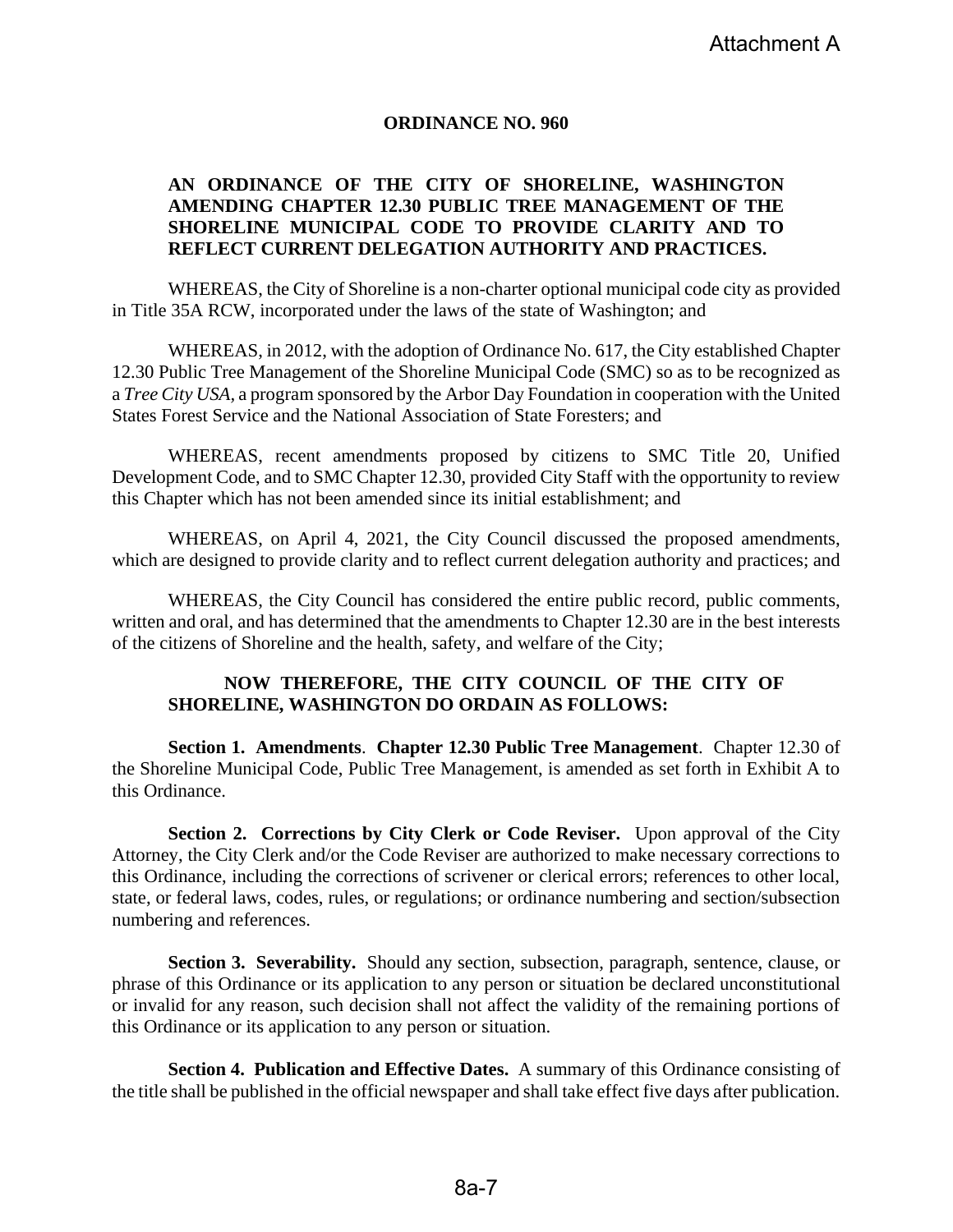## **PASSED BY THE CITY COUNCIL ON APRIL 18, 2022**

Keith Scully, Mayor

ATTEST: APPROVED AS TO FORM:

\_\_\_\_\_\_\_\_\_\_\_\_\_\_\_\_\_\_\_\_\_\_\_\_

 $\overline{\phantom{a}}$  , and the contract of the contract of the contract of the contract of the contract of the contract of the contract of the contract of the contract of the contract of the contract of the contract of the contrac Jessica Simulcik Smith Julie Ainsworth-Taylor

City Clerk Assistant City Attorney On behalf of Margaret King City Attorney

Date of Publication: , 2022 Effective Date: , 2022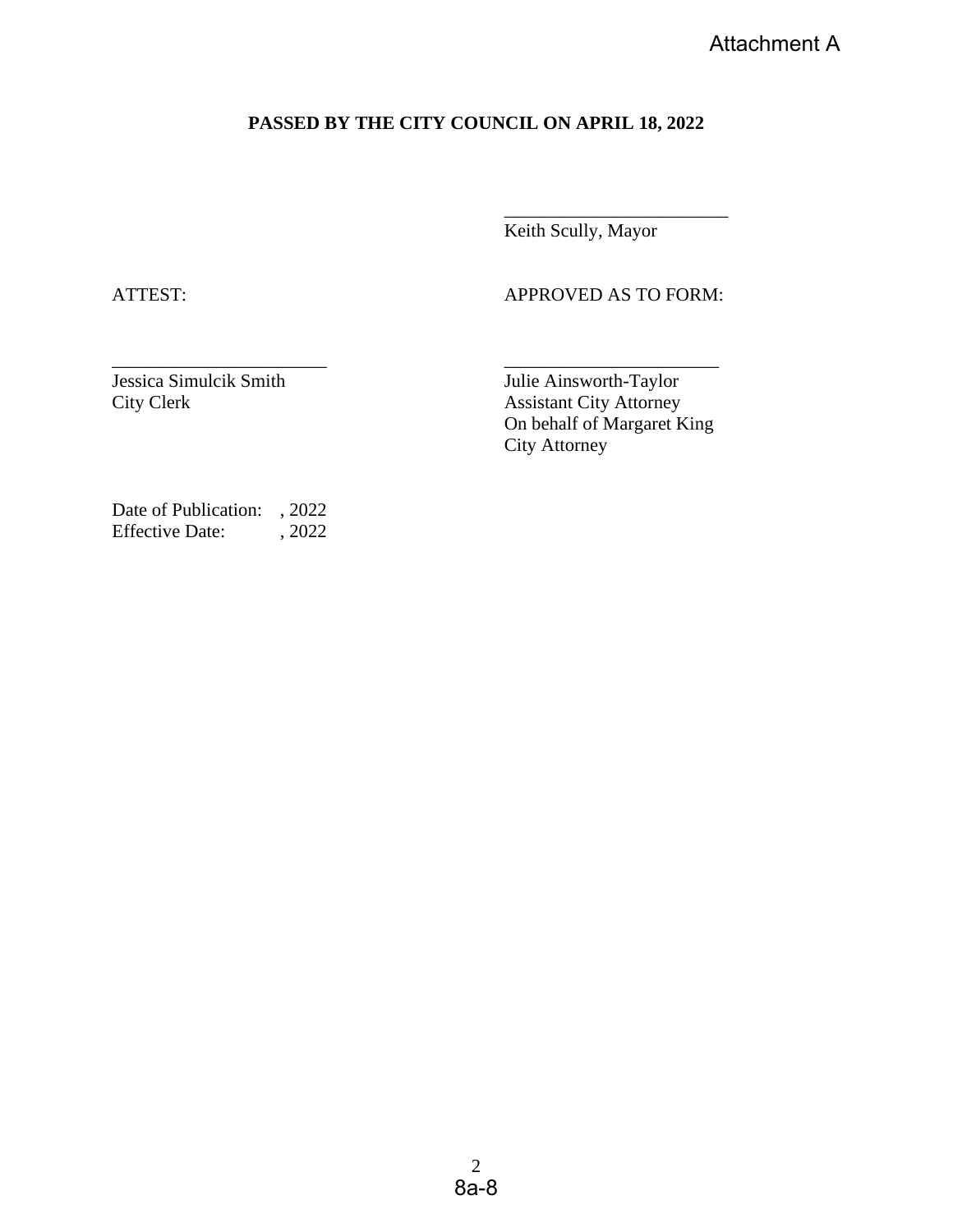#### **ORDINANCE No. 960 EXHIBIT A**

### **Chapter 12.30**

### **PUBLIC TREE MANAGEMENT**

Sections:

12.30.010 Jurisdiction and administration.

12.30.020 Tree board.

12.30.030 Adoption of administrative procedures.

12.30.040 Public trees in the rRight-of-way street trees.

#### **12.30.010 Jurisdiction and administration.**

It shall be the responsibility of the director of the parks, recreation and cultural services department parks, fleet, and facilities manager (hereafter "director" "manager") to manage and oversee the planting, care, maintenance and removal of all trees on all streets, public rights-ofway, and city-owned public property within the city limits (collectively, "public trees") in accordance with the provisions of this chapter.

#### **12.30.020 Tree board.**

The parks, recreation and cultural services board, created pursuant to chapter 2.55 SMC, shall isauthorized to serve as the city's tree board. The tree board shall be advisory to the city council. The primary responsibility of the tree board shall be to make policy recommendations concerning the management of public trees located on city-owned public property and in cityrights-of-way. The tree board shall be comprised of all members of the parks, recreation and cultural services board acting in an ex officio capacity, and the roles, officers and terms of the tree board shall be the same as the parks, recreation and cultural services board.

#### **12.30.030 Adoption of administrative procedures.**

A. The director manager is authorized to prepare and adopt after public notice and opportunity for public comment procedures, technical standards, and standard plans necessary to facilitate implementation of this chapter, including a list of approved street trees in the Engineering Development Guide Manual after notice and opportunity for public comment.

B. The <del>director</del> manager shall make recommendations for the a fee in lieu of replacement street trees for adoption in the city fee schedule established by the city council as provided in Chapter 3.01 SMC and utilized for this chapter and SMC 20.50.360. The fee in lieu shall be used solely for the cost of planting and establishing public trees.

#### **12.30.040 Public trees in the rRight-of-**way street trees**.**

A. Planting of public trees. A right-of-way use permit shall be required and issued by the director of public works the parks, recreation and cultural services department (hereafter "director") for planting street public trees in rights-of-way adjacent to the an applicant's property according to the variety and spacing approved in the Engineering Development Guide Manual if such activity does not physically disturb the existing or planned public use of the right-of-way. Planted street trees shall be maintained by the applicant in accordance with the issued right-of-way use permit.